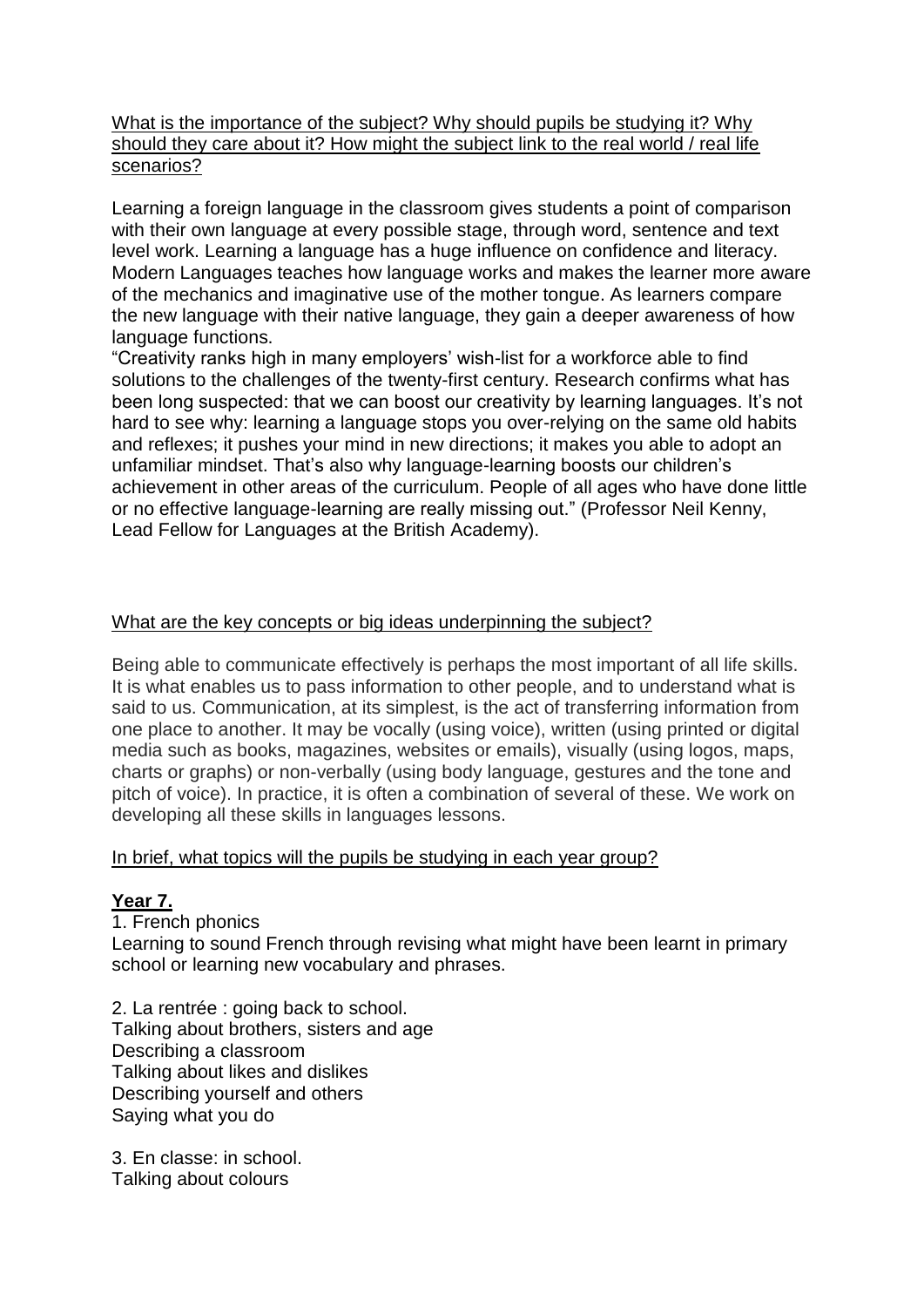Telling the time Saying what you think abut your school subjects and why. Talking about what you wear at school. Talking about your school day Learning about a tipycal French school Saying what there is and isn't in a school.

# **Year 8**

*1. Mon temps libre: my free time.* Talking about weather and seasons Talking about which sports you play Talking about activities you do Discovering sport in French-speaking countries Talking about what you like to do

*2. Ma vie de famille : my family life.*

Talking about animals Describing a family Describing where you live Talking about breakfast Learning about Bastille Day

3. En ville: In town. Talking about places in town or village Understanding prices in French Saying where you go at the weekend Inviting someone out Ordering drinks and snacks in a café Saying what you are going to do Talking about plans for a special weekend

# **Year 9**

There are two pathways in Year 9, one that starts the GCSE course and another that concentrate mainly on communication skills and understanding of grammar, clearly linked to English, aimed at developing the communication skills of students who have learning difficulties.

# *Pathway 1: GCSE*

*1. Qui suis-je? Who am I?* GCSE theme 1: Identity and culture Talking about friends and what makes a good friend. Talking about family relationships. Making arrangements to go out. Describing a day out. Discussing role models

*2. Le temps des loisirs : leisure time.* GCSE theme 1: Identity and culture Talking about sport Talking abut using technology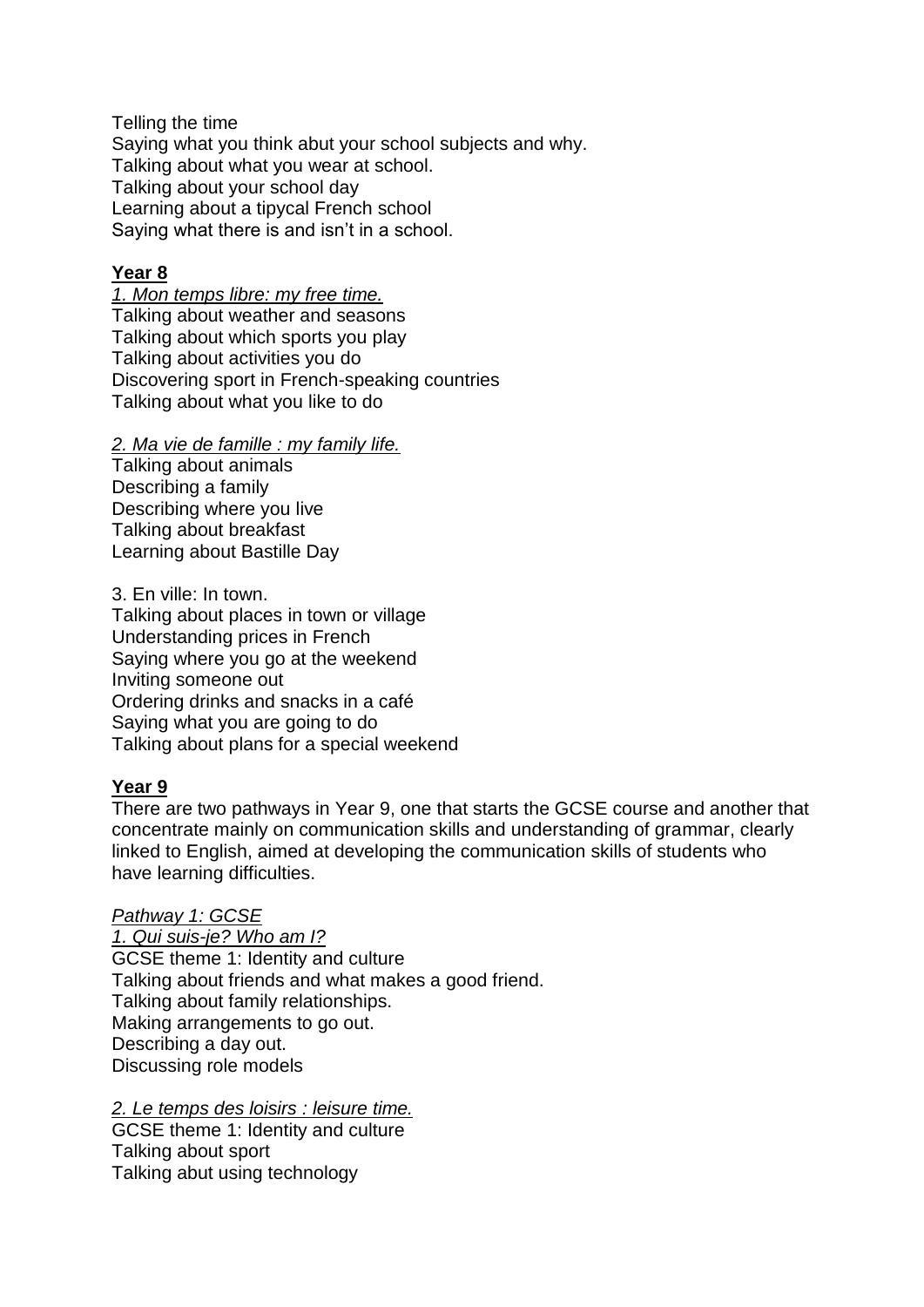Discussing reading habits and music Talking about television programs Talking about a night out with friends.

# *3. Jours ordinaires, jours de fête: normal days, celebrations days.*

GCSE theme 1: Identity and culture Talking about food and meals Describing daily life Describing festivals and traditions Talking about shopping for a special meal Talking about shopping for clothes Using polite language

# *Pathway 2: Communication skills*

Depending on the students' interests, the teacher will choose from a variety of topics such as Art, Chocolate, Sport, Music and TV.

# **Year 10**

*1. De la ville à la campagne: from town to countryside.*  GCSE theme 2: local, national international and global areas of interest Talking about where you live and what you can do there. Asking the way in town Describing a region Finding out tourist information Discussing plans and the weather Talking about your town, village or neighbourhood.

# *2. Bon travail: good job*

GCSE theme 3: Current and future study and employment. Discussing work preferences Talking about hopes, plans and wishes for the future Talking about how they earn money. Discussing work experience.

# *3. Au college: at school.*

GCSE theme 3: Current and future study and employment. GCSE theme 2: local, national international and global areas of interest Giving opinions on school subjects and facilities Talking about schools in England and in French speaking countries. Discussing rules and regulations Discussing healthy and unhealthy living Talking about school activities Talking about successes at school.

# **Year 11**

*1. Le grand large: the open sea* GCSE theme 2: local, national international and global areas of interest Dealing with a hotel stay Talking about travelling Saying what you do, did or are going to do on holiday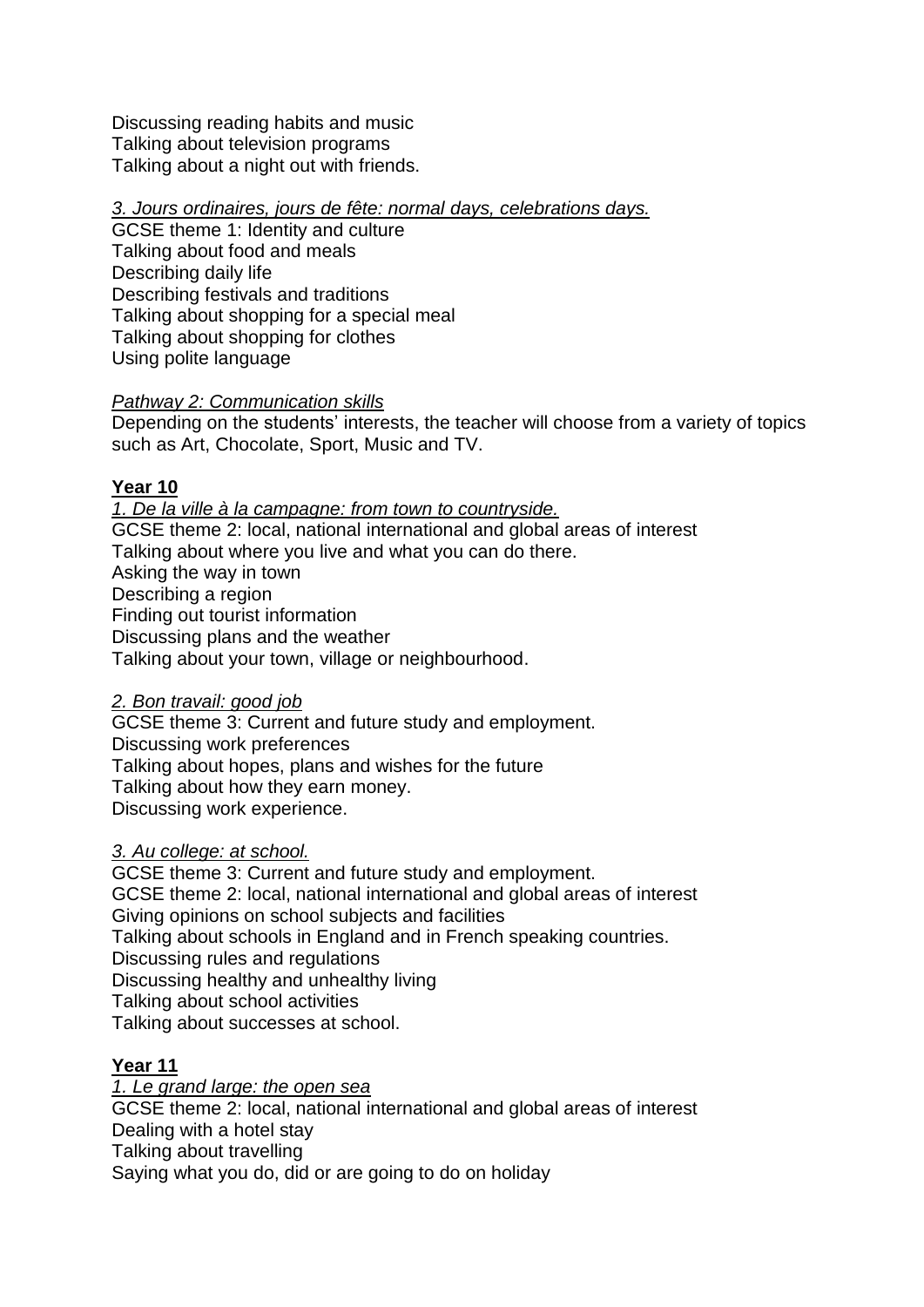Ordering in a restaurant Talking about holiday disasters Buying souvenirs

### *2. Un œil sur le monde: and eye on the world*

GCSE theme 2: local, national international and global areas of interest Discussing the weather and natural disasters Talking about protecting the environment Discussing ethical shopping Talking about volunteering Discussing big events.

#### *3. Revision, exam skills and extension for Higher students*.

Extension topics Talking about your life when you were younger Talking about actors and films Discussing community projects Talking about an ideal holiday Reviewing hotels Applying for jobs Understanding case studies Discussing problems facing the world

# In brief, what key capacities/skills will the pupils develop? (should be linked to the Millom Learner)

Whilst learning languages, students will develop:

*Determination* through participating and taking risks, not being scared of new things, seeing mistakes as learning opportunities, understanding it's the teacher's job to teach, but only they can learn, using a variety of strategies to overcome challenges, reviewing and improving past work , self-assessing and setting goals

*Communication* through having fun with sounding as authentic as possible, being a good listener, using a variety of strategies to overcome challenges, looking for patterns and seeing how words are connected, listening, speaking, reading and writing in French in class, singing in French in the shower!

*Positivity* through knowing it's ok to have an 'off day' from time to time, participating and taking risks, not worrying about not understanding every word, not being scared of grammar,

*Understanding* through looking for patterns and seeing how words are connected Independence through keeping a neat and organised book (and knowing how to use it), looking for patterns and seeing how words are connected, seeing mistakes as learning opportunities,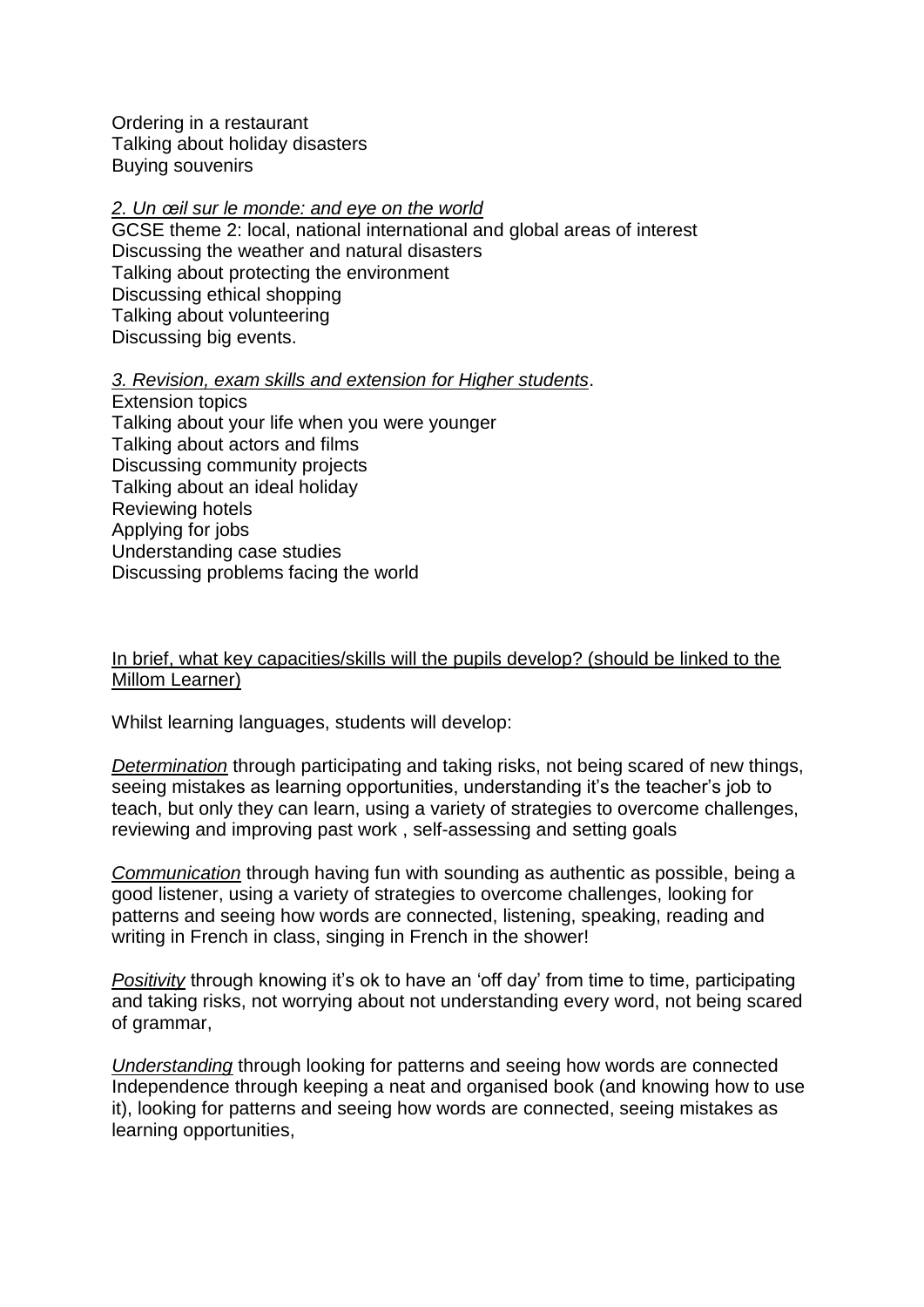*Collaboration* through listening in class and following instructions, participating and taking risks, understanding it's the teacher's job to teach, but only they can learn, using a variety of strategies to overcome challenges, reviewing and improving past work, self-assessing and setting goals.

*Investigation* through asking questions, participating and taking risks, looking for patterns and seeing how words, topics and all subjects are connected.

In brief, how are the pupils learning and being assessed in this subject? How does the subject support the learning of ALL pupils (including stretch)?

At KS3, students are assessed in at least 2 skills (Listening, Speaking, Reading and Writing) every unit. They develop the exam skills they will need at KS4. Assessments are differentiated so all students can achieve their full potential. At KS4, students are assessed in all four skills and develop exam skills throughout the course. In the exam, students will be entered for either Foundation (target grades 1 to 5) or Higher (target grades 6 to 9). Each skill is worth 25% of the final grade.

# How can pupils progress in this subject, as in opportunities at KS4, KS5 and beyond?

At KS4, we offer GCSE French (AQA Specification code: 8658) This can then lead to A level and University studies.

# How does the subject support CEIAG? What career pathways can pupils take by studying this subject further?

If you are able to speak a foreign language, it will increase your chances of finding work abroad, whatever job you want to do. Back home, many employers are keen to track down candidates who can speak foreign languages, whether they are a tech company working with big clients abroad or a charity providing support to vulnerable people who might not speak English as their first language. Most big companies have offices in more than one place too. For example, Google has 70 offices all over the world, so being able to speak a second language could increase your chances of being hired. Here are some examples of popular careers where speaking a second language can really give you the edge.

# *Teacher*

There is shortage of language teachers in schools and there are bursaries available for people who want to train to teach some of the priority languages such as French, German and Spanish. Understanding another language can also help you teach English as a foreign language.

# *Linguist*

Linguists are scientists who study other languages, including how we develop speech, understanding and patterns of communications in different cultures. They work in all kinds of fields, from academic research (studying and preserving languages that are dying out), to tech companies (developing voice recognition technologies and artificial intelligence.) *Journalist*